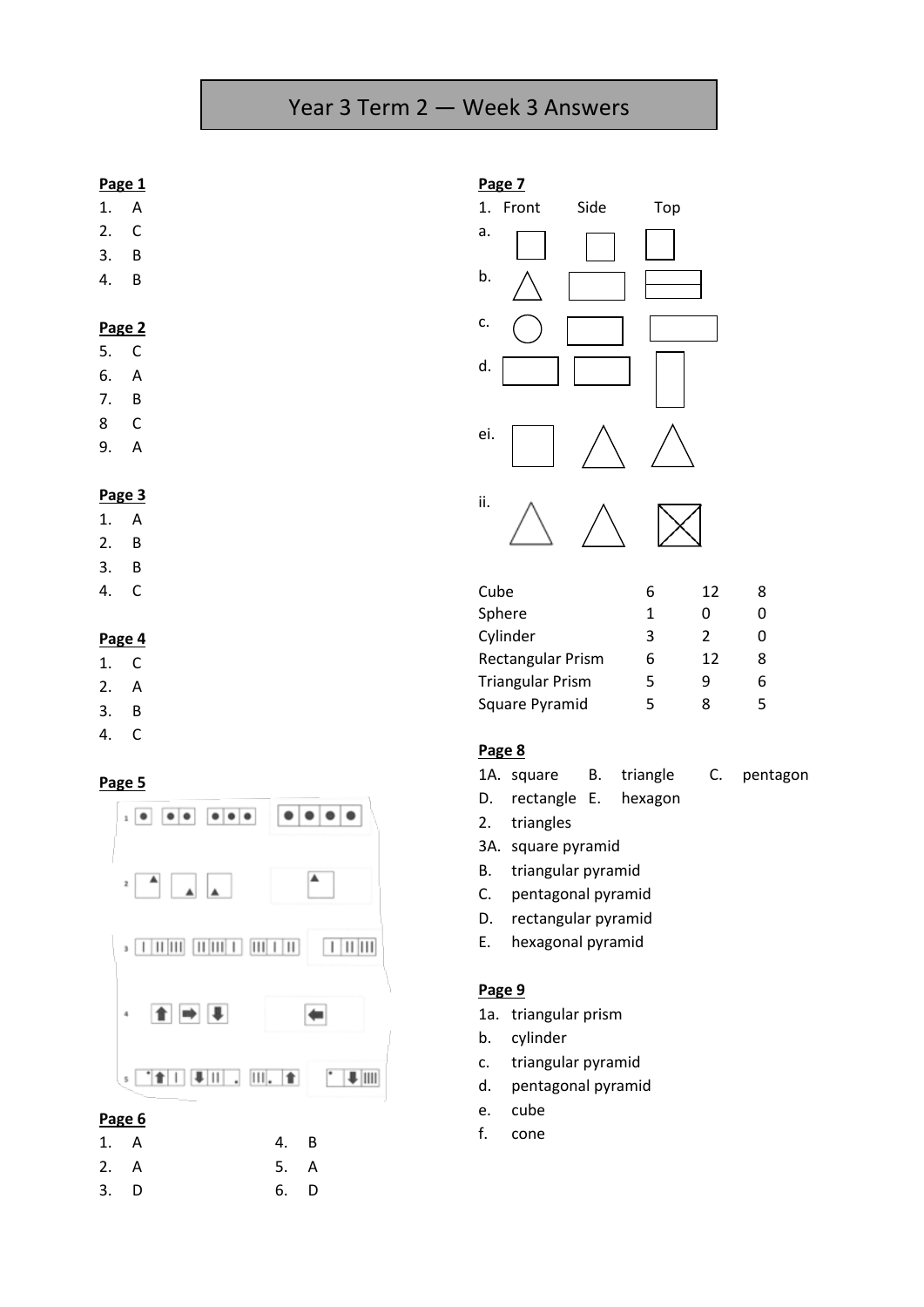#### **Page 10**

- 1A. cube B. sphere
- C. cylinder D. triangular prism
- E. pentagonal prism F. cone
- G. rectangular prism H. octagonal prism
- I. cylinder



### **Page 11**

- 1. \$33
- 2. 61c
- 3. 83
- 4. 42

Questions 5-8

- Answers Vary
- 9. 70
- 10. 60
- 11. 50m

### **Page 12**

## Part A

| Ŧ. |  |
|----|--|
|    |  |
|    |  |

- 2. 3.
- 4. 66 hundredths
- 5. 34 hundredths

6a. trapezium b. rhombus

#### Part B

| 1. 5908   | 2. 8347   |
|-----------|-----------|
| 3. 4542   | 4. 11 809 |
| 5. 5332   | 6. 11 983 |
| 7. \$3999 | 8. 1481   |
|           |           |

#### Part C

| <b>Super Spellers</b>       |  |  |  |  |  |   |
|-----------------------------|--|--|--|--|--|---|
| <b>Very Good Spellers</b>   |  |  |  |  |  |   |
| <b>Fairly Good Spellers</b> |  |  |  |  |  | 3 |
| <b>Average Spellers</b>     |  |  |  |  |  |   |
| <b>Needing Help</b>         |  |  |  |  |  |   |

## 2. 28

#### **Page 13**

| 1. | \$36           | (c) |
|----|----------------|-----|
| 2. | \$20           | (c) |
| 3. | \$120          | (b) |
| 4. | 60g x 12       | (c) |
| 5. | 8 hours        | (d) |
| 6. | $175 \times 8$ | (c) |

## **Page 14**

- 1. 3
- 2. 1009
- 3. check
- 4. XXX, XL, L, LX, LXX, LXXX, XC, C
- 5. 7
- 6. 8 m
- 7. 6
- 8. 28L
- 9. check
- 10. 28°c
- 11. 78
- 12. 90
- 13. 315
- 14. 336
- 15. 20
- 16. 25
- 17. 22
- 18. CX, CLX, CCX, CCLX
- 19. 218



- 21. 462 cm
- 22. 30525
- 23. 3192 km
- 24. 2
- 25. CLV B.C.
- 26. CCCLXVI
- 27. 606 cm
- 28. 20

## **Page 15-16**

- 1. small 5. biscuits 2. stones 6. leather 3. back 7. forecastle 4. cannon 8. starvation
- -
	-
	-